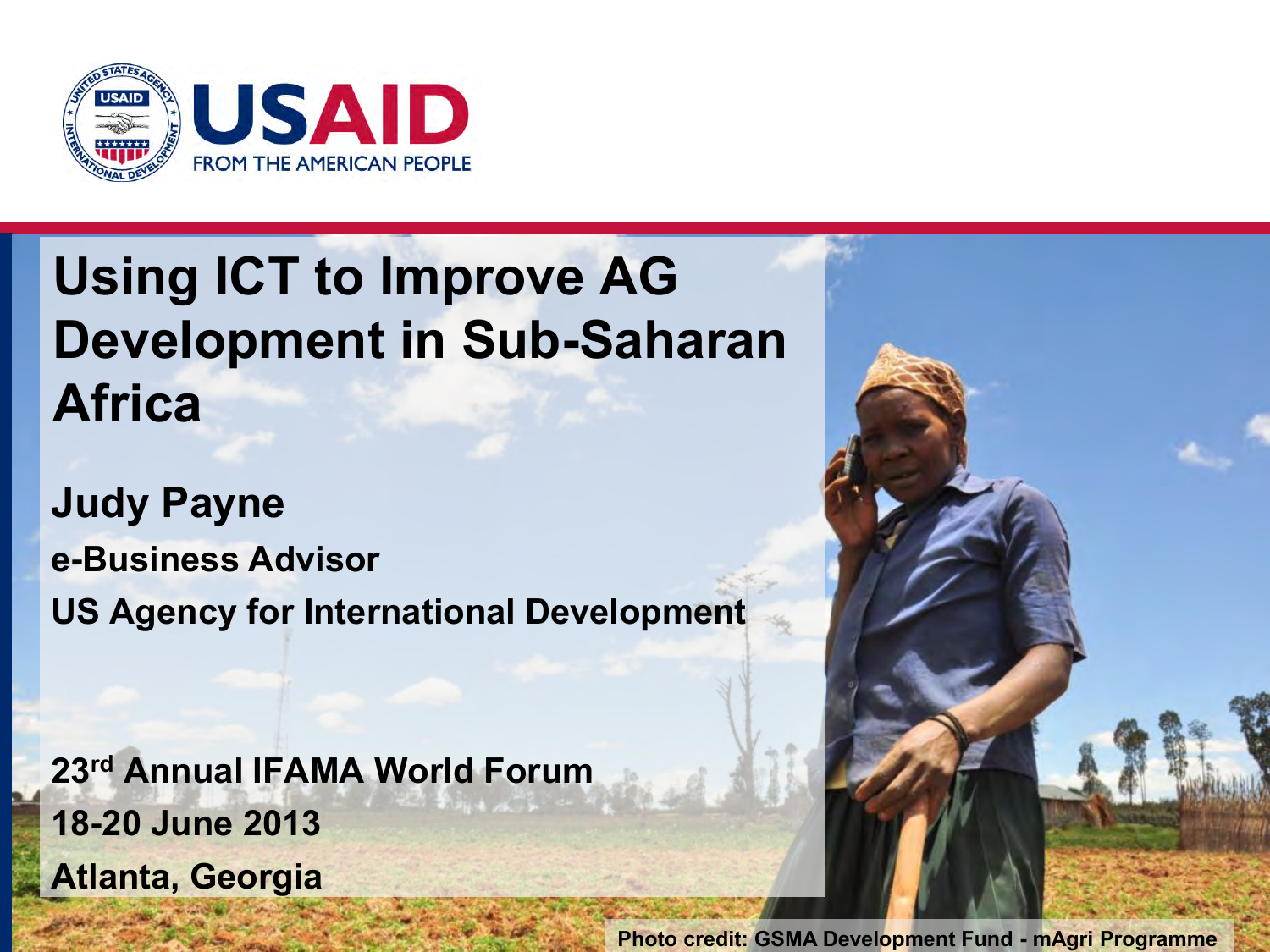# **Better agriculture is critical for the poor**

**Over half of the 800M people in sub-Saharan Africans are poor.** 

**Some 70-80 percent of them farm – and mostly on small plots.** 

**Over 1B worldwide are under-nourished.** 

**Africa could feed the world – if productivity gains are achieved.** 

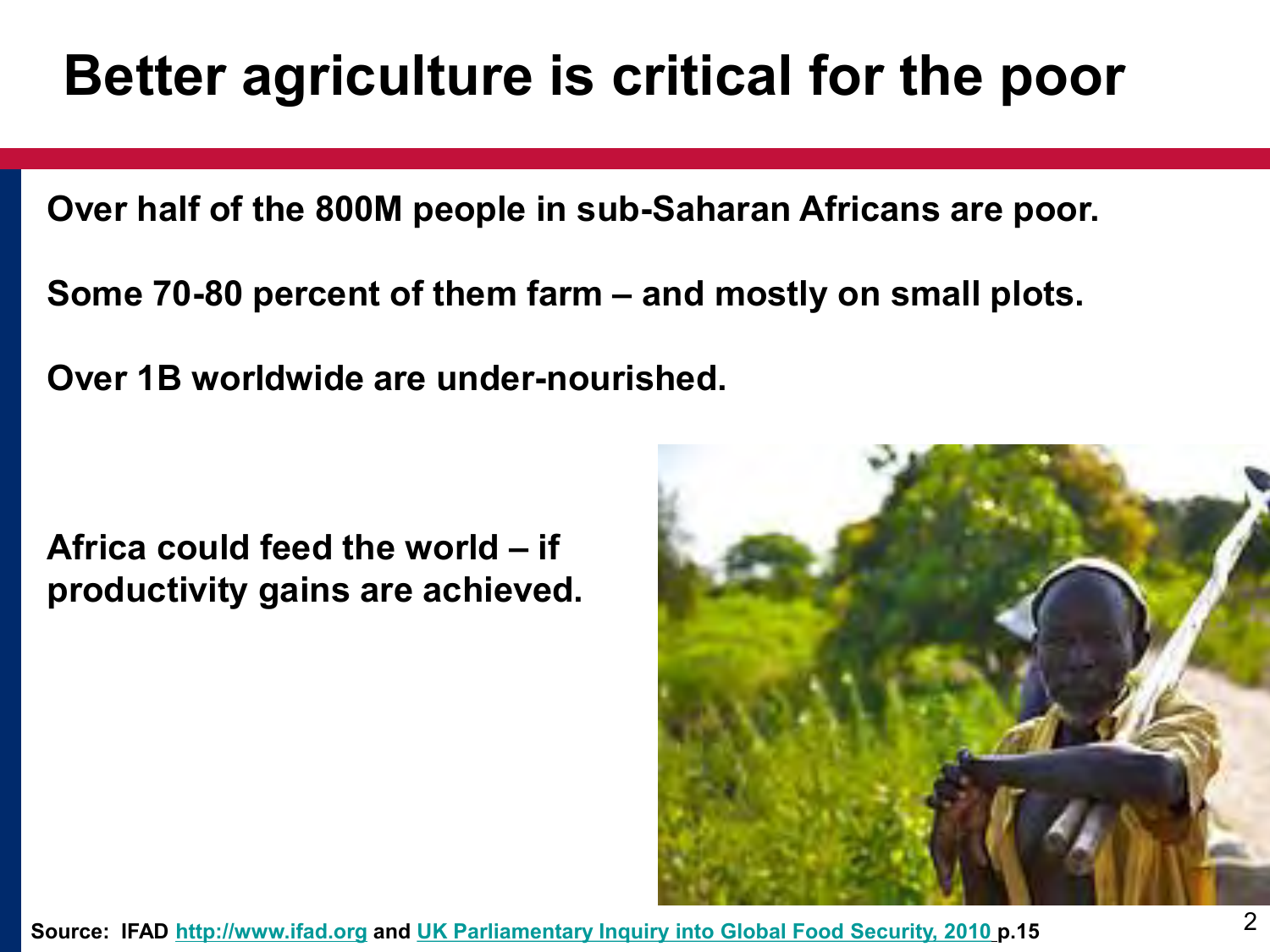# **ICT offers enormous potential…**

**ICT – information and communications technologies – includes mobile phones, low-cost video, radio, tv, internet, and combinations** 

**Use of mobile phones alone is growing faster in Africa than anywhere – the poor mostly still use basic phones but this too is changing…** 

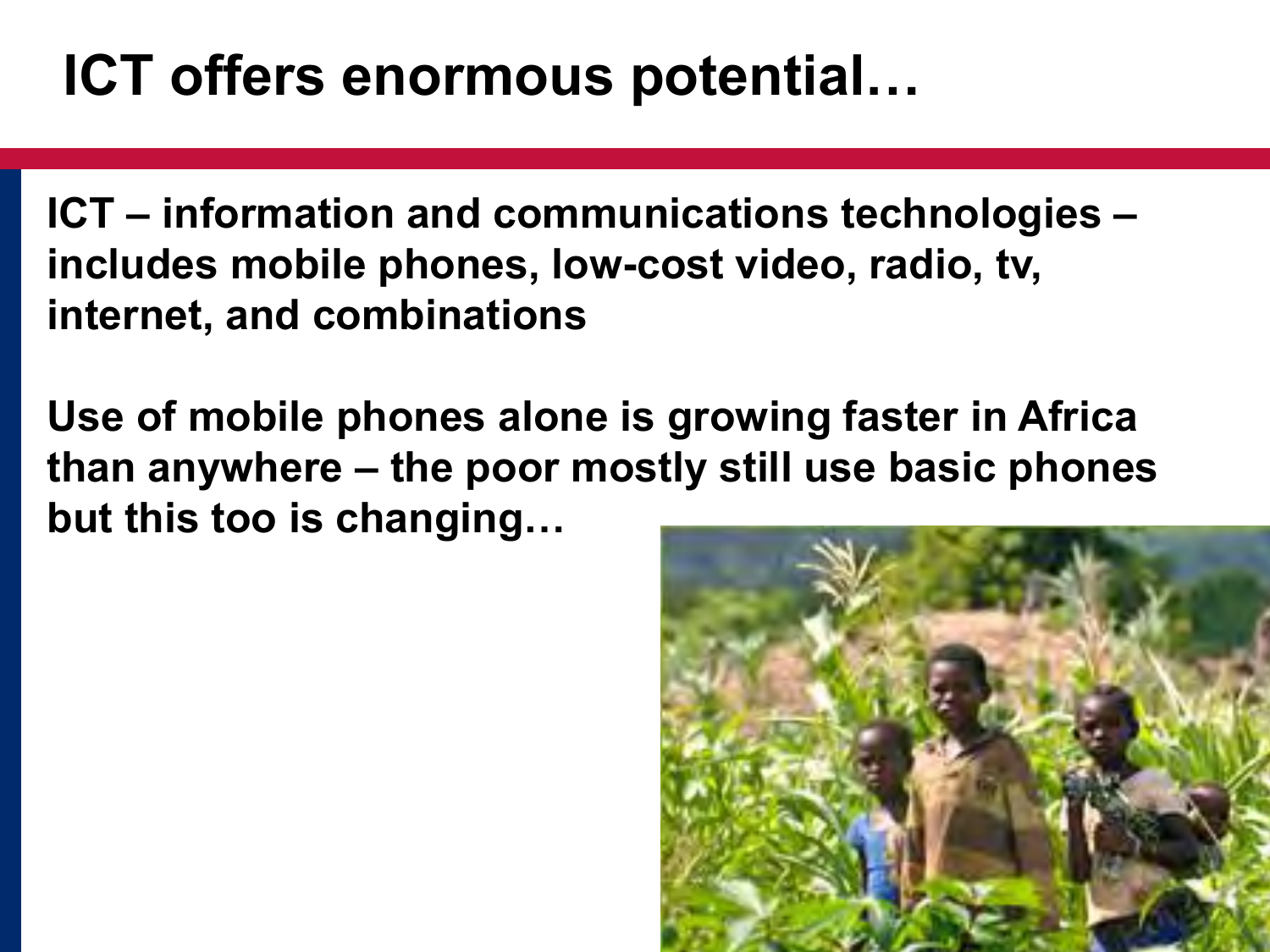## **Many Ways to Use ICT to Boost Ag Productivity**

**Remind farmers of good practices, provide weather & market prices** 

**Lower transaction costs for agribusinesses dealing with 10,000s of farmers, helping them to reward for quality, timeliness** 

**Enable farmers to have questions answered fast, by experts** 

**Enable farmers to get paid faster, use ICT-enabled crop insurance**